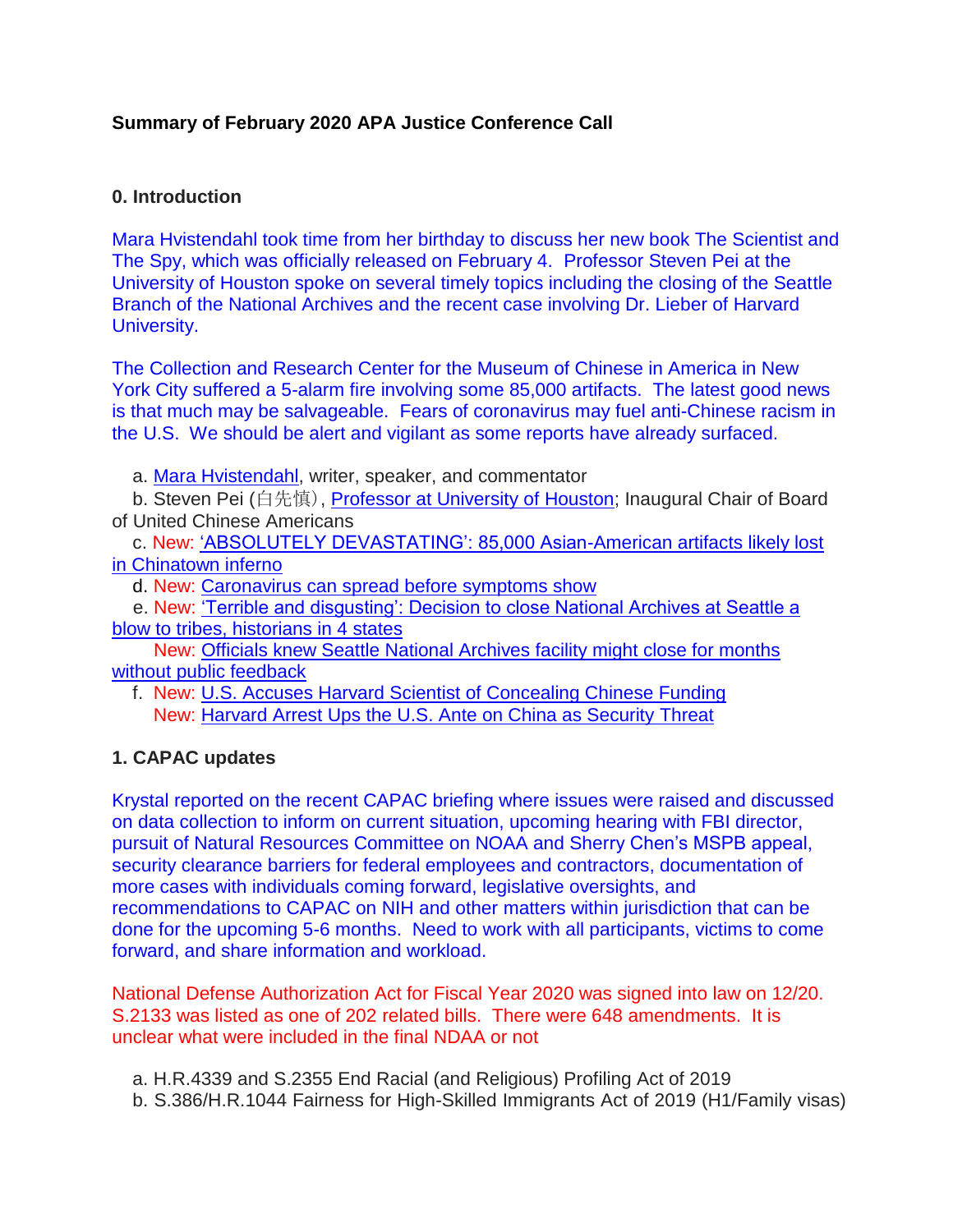c. S.1879 Protect Our Universities Act of 2019 (safeguard academic research from select foreign intelligence services)

- d. S.2133 Secure American Research Act of 2019 (blacklisting)
- e. CAPAC May 2018 call for IG investigation of DOC
- f. Progress and status on GAO study
- g. Inquiries with Natural Resources and other committees
- h. Other

### **2. Mara Hvistendahl on Her New Book**

Mara discussed background research and discoveries from her book, including her experience as a journalist in Shanghai, FBI bias in surveillance and investigation, and discoveries from court documents. The US government initially hoped to prove a direct state connection in the Monsanto case but ultimately was unable to do so. Mara also shared a just-published Intercept article: [The FBI's China Obsession,](http://bit.ly/2S39ZqA) which describes how "the U.S. Government secretly spied on Chinese American scientists, upending lives and paving the way for decades of discrimination."

New: Science on [A journalist investigates a surprising act of industrial espionage](http://bit.ly/37KjAbp)

"If there is a subplot that makes this book essential reading, especially for those working in the sciences today, it is Hvistendahl's documentation of the disturbing effects that the too-vigorous pursuit of industrial spies has had on Chinese scientists and engineers in the United States...This vision of a "'human wave' of students, scientists, and engineers…who gather intelligence ad hoc" wrongly implicates all ethnic Chinese working in the United States as potential spies for the Communist Party."

### **3. Racial Profiling/Targeting updates**

- a. Speaker: Gisela Kusakawa Advancing Justice | AAJC
- The NAPABA Law Foundation Community Law Fellowship

-The program seeks to develop the public interest law leaders of the future, whether they continue to work in the nonprofit arena or become pro bono advocates in the private bar.

- The fellowship is available to third-year students, recent graduates, or recent judicial clerks or non-public interest fellows with a demonstrated interest in Asian Pacific American issues.

- Candidate and a Host Organization must create a two-year project that focuses on legal issues affecting Asian Pacific Americans. The applications are not open yet, but generally, they are due in December and applicants learn of results in February.

 Project Scope: The Criminalization of Immigrants and the Impact on the AAPI Community – 2 year project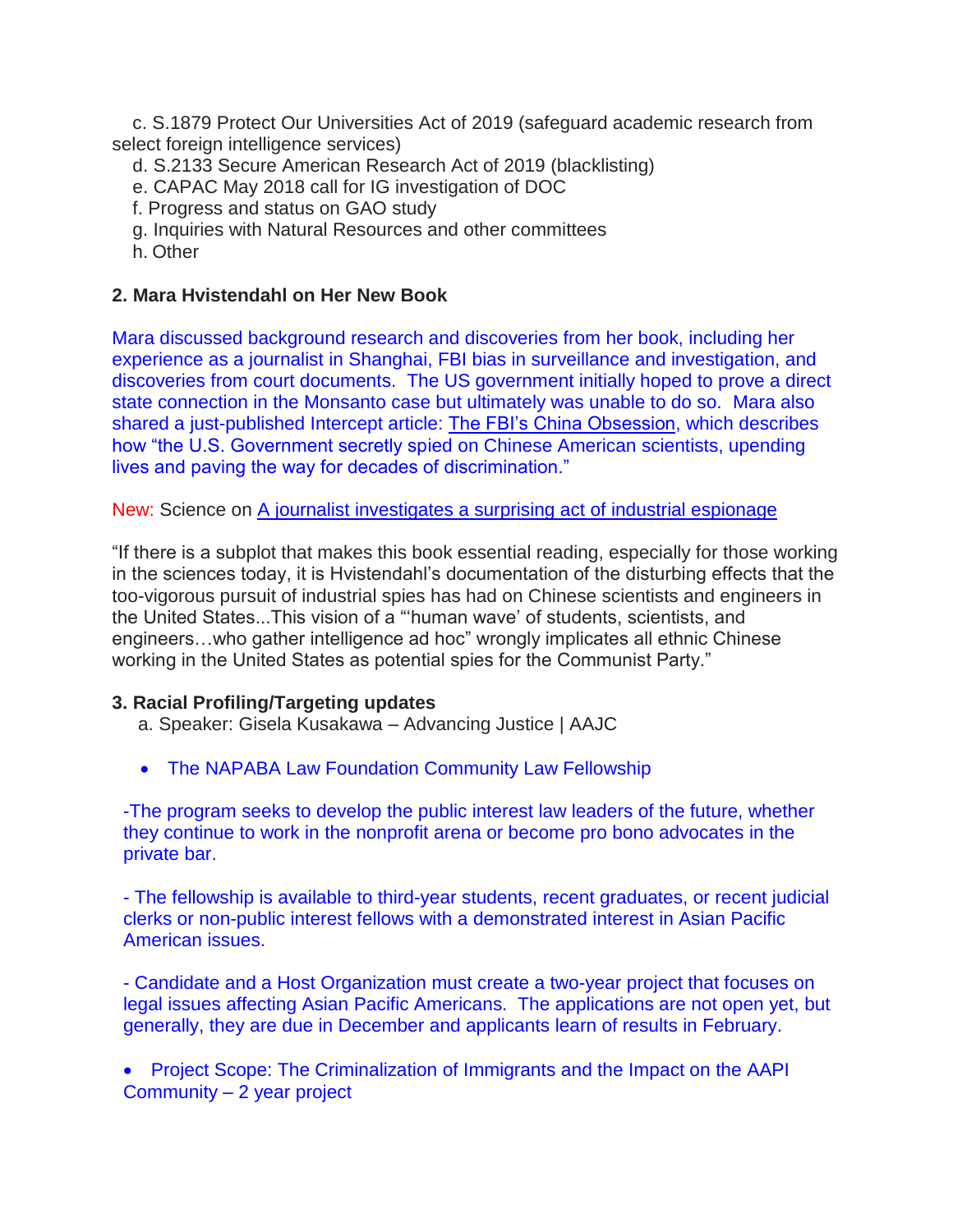As part of her two-year project, Gisela is working on the profiling and adverse policies against Chinese students and professionals based on nationality. She is tackling FBI biased policing, immigration policies, and the fearmongering and rhetoric against Asian students, scientists, and researchers that encourage bias and fosters discrimination and hate against Asian nationals and Asian Americans.

The experiences of Chinese students and professionals are not in isolation, and Gisela views it in a larger scope that includes other people and color and the need for solidarity. This problem is an extension of the pervasive stereotyping of Asian Americans and immigrants as "perpetual foreigners" and the long history of exclusion, profiling, and bias that they have faced in the U.S. Recently this has translated to the profiling of Asian Americans as spies disloyal to the United States.

Her fellowship focuses on FOIA requests, legal work, and Hill education advocacy.

She has been working on the Hill regarding this important issue, and have been submitting comments and testimonies. For example, she submitted comments in response to the request for information on the American research environment by the Office of Science and Technology Policy (OSTP), and met with the Republican and Democrat staffers for the Permanent Subcommittee on Investigations regarding the hearing, "Securing the U.S. Research Enterprise from China's Talent Recruitment Plans", which she also submitted testimony on behalf of Advancing Justice | AAJC.

- She has been drafting and will be submitting FOIA requests surrounding Chinese students.

- Additionally, she has been monitoring university responses such as Harvard forming oversight bodies following NIH/FBI investigations into 70+ institutions on IP theft, etc.

 Student Issues: Regarding Chinese students, immigration policies have resulted in decreasing enrollment, border admissibility issues such as ASU students' denial of entry, and a chilling effect on students overall resulting in them seeking alternatives to Australia and other nations. Some of these immigration policies include shortened visas from five years to one year for Chinese graduate students in certain STEM fields.

- 01/02 The Economist: The new red scare on American campuses

- 01/02 The Week: Trump has created a foreign student crisis

- 11/06 The Harvard Crimson: Harvard Forms New Oversight Bodies After Federal Agency Inquires Into 'Academic Espionage'

#### Future Collaborations

Please feel free to reach out to Gisela to discuss and connect on her project for any areas of collaboration.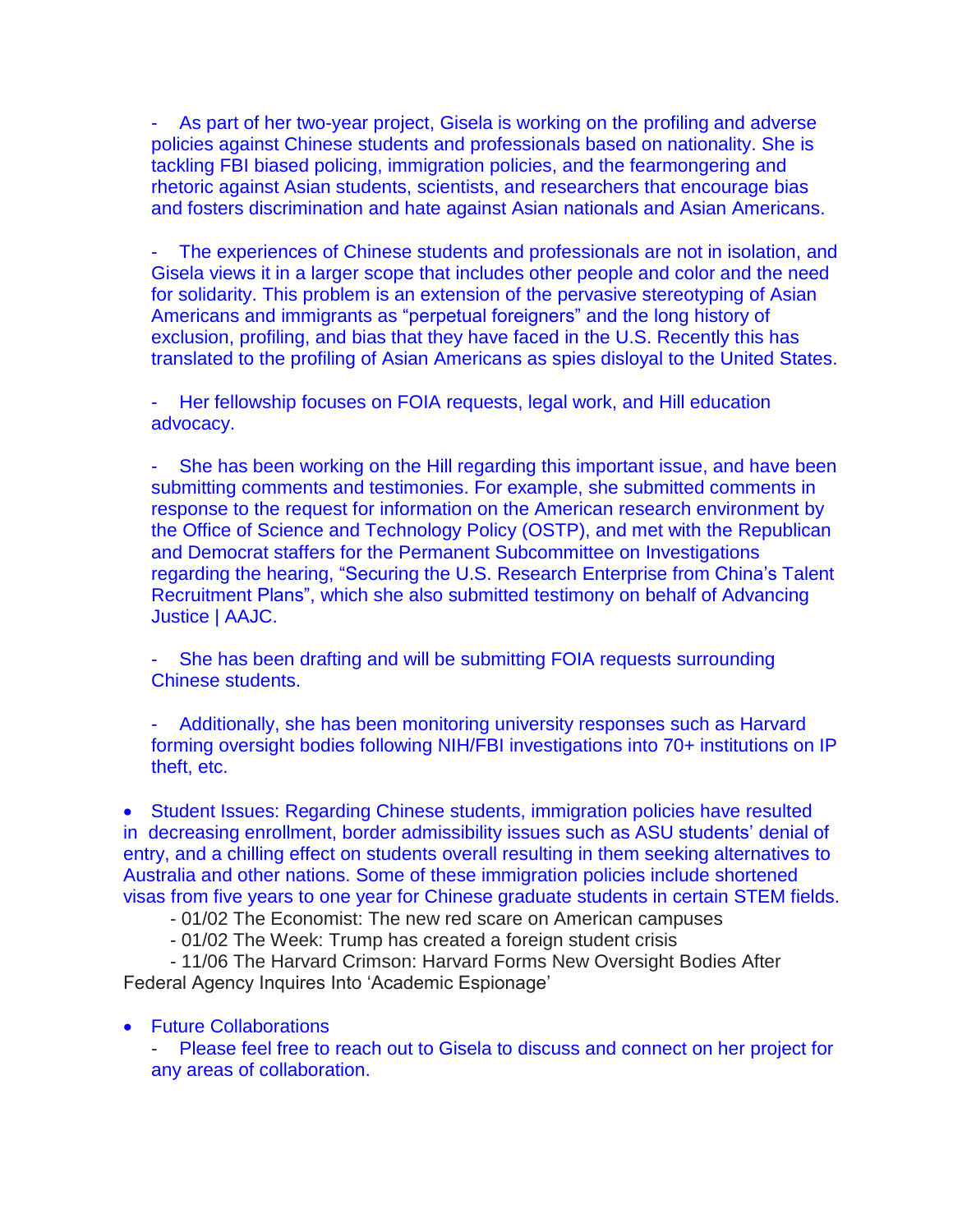- b. Speaker: Steven Pei Professor at University of Houston; UCA
- **i. Closing of Seattle Branch of National Archives:**

 1/13, an advisory panel recommends putting 12 high-value federal properties up for sale including Seattle NARA.

• 1/24, all eight U.S. Senators from AL, WA, OR, ID and eight Representatives from Washington State including Congresswoman Jayapal, wrote to and urged the Office of Management and Budget (OMB) to reject the recommendation of closing the Seattle NARA.

 1/27, Secretary of State Kim Wyman, who oversees the Washington State Achieves expressed willingness to discuss alternative solutions.

 Attorney General, Bob Ferguson, is considering legal action against the closing of Seattle NARA.

**SUGGESTION:** Work with Congresswoman Jayapal, partner with native American community to support the request of regional congressional members.

- 01/29 [Solutions emerging to Seattle National Archives debacle](https://mynorthwest.com/1691475/solutions-emerging-seattle-national-archives-debacle/)

- 01/25 ['Terrible and disgusting': Decision to close National Archives at Seattle a blow to](http://bit.ly/2vwlDlb)  [tribes, historians in 4 states](http://bit.ly/2vwlDlb)

- 01/24 [Senator Murray Decries Proposed Closure of Seattle Federal Archive Building](https://www.murray.senate.gov/public/index.cfm/mobile/newsreleases?ContentRecord_id=F646EF35-B14B-4D49-8CDA-4BF240FB712A) - 01/17 [Officials knew Seattle National Archives facility might close for months without](http://bit.ly/2U3BUIc)  [public feedback](http://bit.ly/2U3BUIc)

# **ii. Harvard Professor and Related Issues**

 Dr. Lieber was arrested for making false representation to DoD of his participation in a WTU-Harvard Joint Nano Key Laboratory and the Thousand Talents program.

• Judge Sets \$1 Million Bail for Lying About China Ties

 Fears created: A year after the Hoover-Asia Society report and the NIH investigation, seventy-one biomedical institutions are now investigating 180 individual cases.

NIH has found "a substantial compliance issue" in 75% of them.

 The Texas A&M University System has more than 100 were involved with a Chinese talent-recruitment program, even though only five had disclosed their participation.

**OBSERVATION**: The state of Texas also has a program to provide funding to recruit top talents from outside of Texas. Just a capitalist free market practice. The difference is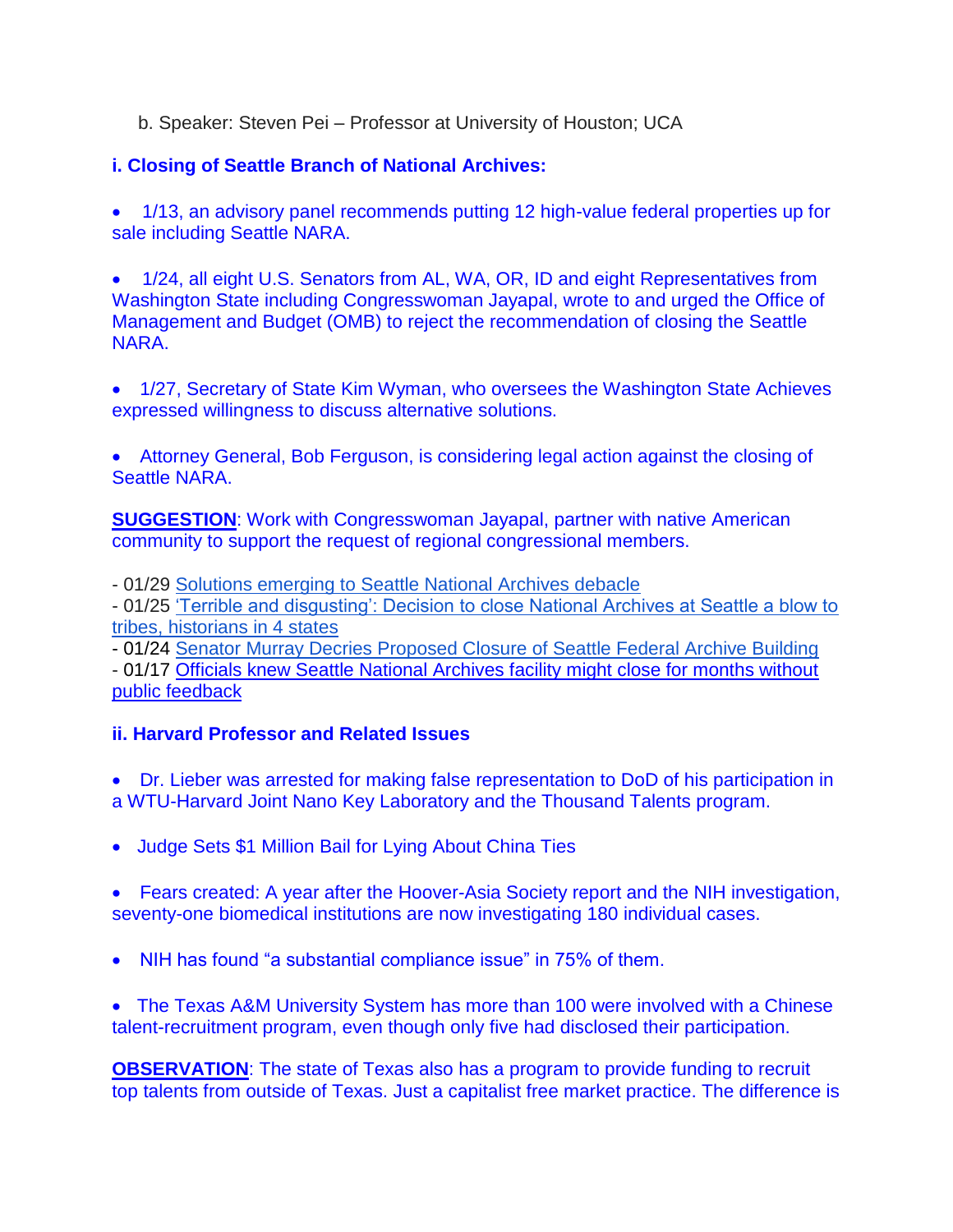Chinese terms and conditions are looser. Therefore, it is up to the applicants to meet their legal and regulation requirements. With funding from Department of Defense and potential direct applications, Lieber's case may be very different from the MD Anderson and some other NIH investigated cases.

- 02/03 Science: [U.S. prosecutor leading China probe explains effort that led to charges](http://bit.ly/2Uv8TFy)  [against Harvard chemist](http://bit.ly/2Uv8TFy)

- 01/31 Crimson: [Judge Sets \\$1 Million Bail for Chemistry Chair Charged With Lying](https://www.thecrimson.com/article/2020/1/31/lieber-million-bail/)  [About China Ties](https://www.thecrimson.com/article/2020/1/31/lieber-million-bail/)

- 01/30 WSJ: [China's Funding of U.S. Researchers Raises Red Flags](https://www.wsj.com/articles/chinas-funding-of-u-s-researchers-raises-red-flags-11580428915)
- 01/28 Bloomberg: [Harvard Arrest Ups the U.S. Ante on China as Security Threat](https://www.bloomberg.com/news/articles/2020-01-28/harvard-university-professor-accused-of-lying-about-china-ties)
- 01/28 NY Times: [U.S. Accuses Harvard Scientist of Concealing Chinese Funding](https://www.nytimes.com/2020/01/28/us/charles-lieber-harvard.html)

# **iii. NIH related developments**

 Moffitt Cancer Center in Florida did not receive any NIH letter, but dismissed six researchers including former president and director of research program. Only one out of the six was of Chinese descent.

 A year after the Hoover-Asia Society report and the NIH investigation, seventy-one biomedical institutions are now investigating 180 individual cases.

• NIH has found "a substantial compliance issue" in 75% of them.

**CONCERN**: While it's good that the investigation was not limited to researchers of Chinese descent, there are concerns of the escalation of Red Scare.

- 01/24 Science: [Florida center details fired scientists' links to China](http://bit.ly/2GlCAAU)

- 01/19 Science: [Moffitt Cancer Center details links of fired scientists to Chinese talent](http://bit.ly/2GjQL9C)  [programs](http://bit.ly/2GjQL9C)

- 12/31 Bloomberg: [As China Anxiety Rises in U.S., Fears of New Red Scare Emerge](https://bloom.bg/2ZKLLUh)

# **iv. JASON report and related issues**

 The defense bill has authorized the creation of a panel led by White House and a roundtable convened by the academies to address the foreign influence issue.

• In a report to NSF, JASON advisory group concluded "Controlled Unclassified Information (CUI) is ill-suited to the protection of fundamental research areas."

 "The benefits of openness in research and of the inclusion of talented foreign researchers dictate against measures that would wall off particular areas of fundamental research."

**SUGGESTION**: **If the recommendations of the JASON report are adopted, how to**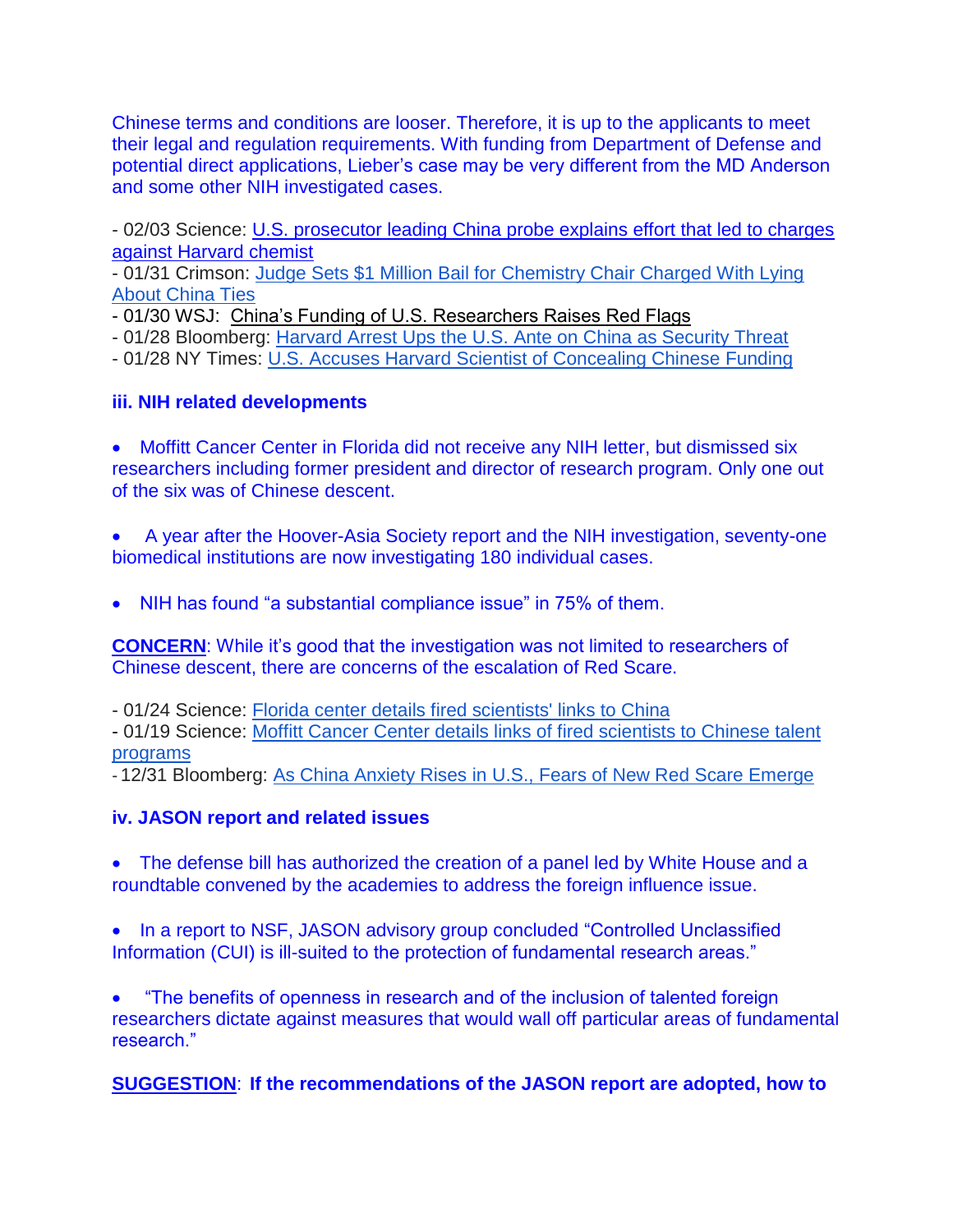**ensure the participation of Asian Americans in the implementation process?** Work with AAAS, Committee of Concern Scientists and other similar organizations.

- 12/20 Science: [U.S. takes aim at foreign influence](http://bit.ly/34Cku7r)

- 12/11 Nature: [Keep US research open amid threat from China, says elite JASON](https://go.nature.com/2ROpHGw)  [group](https://go.nature.com/2ROpHGw)

- 12/11/2019: [NSF Releases Fundamental Research Security \(JASON\) Report](https://www.apajustice.org/current-state.html) and related links

Due to time constraints, discussions on items c, d, and e will defer to offline and/or future conference calls.

c. Developments in Florida

- 01/17 South Florida Sun-Sentinel: [The spies among us: More Chinese agents](http://bit.ly/2v6BvdP)  [digging up secrets in Florida](http://bit.ly/2v6BvdP)

- 01/09 Science: [Florida joins U.S. government in probing foreign ties of](http://bit.ly/2GewYs7)  [researchers](http://bit.ly/2GewYs7)

d. Developments in Silicon Valley

- 01/21 Financial Times: [US-China tech dispute: suspicion in Silicon Valley](https://on.ft.com/3aECLoQ)

- 10/21/2019 VICE: ['Do Not Discuss the Incident,' Facebook Told Employee Fired](http://bit.ly/3aMF6hA)  [After Speaking About Worker Suicide](http://bit.ly/3aMF6hA)

- 09/24/2019 Digg: [Ex-Facebook Employee Reveals Disturbing Work Culture After](http://bit.ly/2TRGWYw)  [Recent Facebook Employee Suicide](http://bit.ly/2TRGWYw) Video (9:52)

e. Security clearance in Federal Government

- 01/20 Federal News Network: [FBI whistleblower still seeking appeal rights after](http://bit.ly/38AHING)  [2016 law falls short](http://bit.ly/38AHING)

- 01/17 Federal News Network: [Industry urges ramp-up of insider threat info](http://bit.ly/38l9xcG)  [sharing with security clearance changes on the way](http://bit.ly/38l9xcG)

### **4. Update on Draft Pilot Project Proposal – Frank Wu**

Frank commented on (a) Department of Energy prohibits participants from China, Iran and North Korea in National Laboratories at least a year ago, (b) many nations have talent recruitment programs. It is more a policy than a legal issue, (c) working with CAPAC on recommendations, data collection, documentation of cases, victims coming forward and the challenges. On proposal project, there is understanding that AAJC will start as fiscal partner with \$200K start-up funds in first year of 3-year pilot project.

### **5. Catch-up on all developments: www.apajustice.org**

a. [2020 Census Lawsuits:](https://www.apajustice.org/lawsuits.html) Two lawsuits have been filed since the Supreme Court ruled to block the citizenship question last year. A House Oversight Committee hearing was held on January 9, 2020.

b. [Continuing Developments:](https://www.apajustice.org/developments.html) CAPAC convened a briefing session to update the current work on the profiling of Chinese Americans.